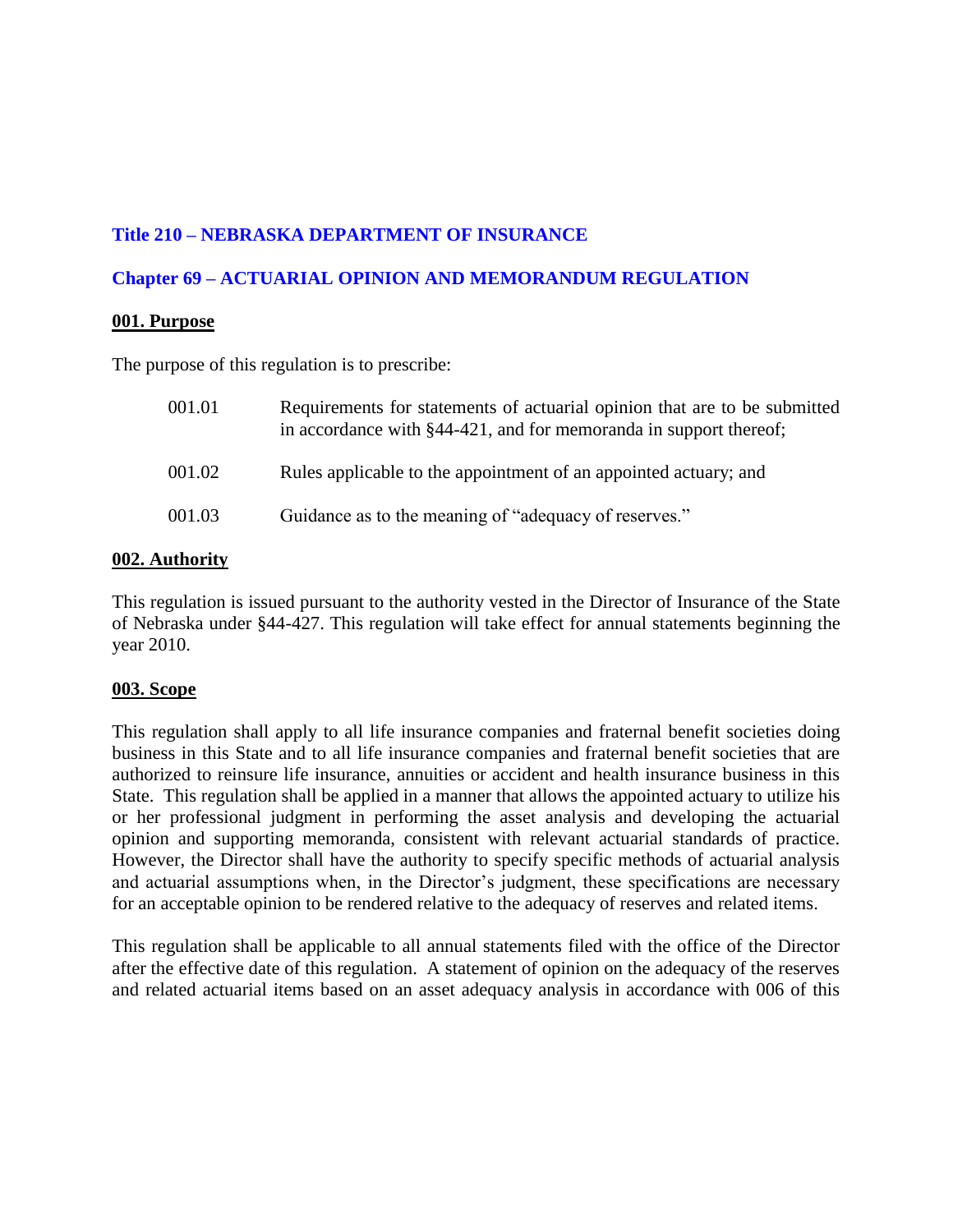regulation, and a memorandum in support thereof in accordance with 007 of this regulation, shall be required each year.

# **004. Definitions**

| 004.01 | <b>Actuarial Opinion</b>                                                                                                                                                                                                                                     |
|--------|--------------------------------------------------------------------------------------------------------------------------------------------------------------------------------------------------------------------------------------------------------------|
|        | "Actuarial Opinion" means:                                                                                                                                                                                                                                   |
|        | The opinion of an Appointed Actuary regarding the adequacy of the<br>reserves and related actuarial items based on an asset adequacy analysis in<br>accordance with 006 of this regulation and with applicable Actuarial<br>Standards of Practice.           |
| 004.02 | <b>Actuarial Standards Board</b>                                                                                                                                                                                                                             |
|        | "Actuarial Standards Board" means the board established by the American<br>Academy of Actuaries to develop and promulgate standards of actuarial<br>practice.                                                                                                |
| 004.03 | <b>Annual Statement</b>                                                                                                                                                                                                                                      |
|        | "Annual statement" means that statement required by §44-322 to be filed<br>by the company with the office of the Director annually.                                                                                                                          |
| 004.04 | <b>Appointed Actuary</b>                                                                                                                                                                                                                                     |
|        | "Appointed actuary" means any individual who is appointed or retained in<br>accordance with the requirements set forth in 005.03 of this regulation to<br>provide the actuarial opinion and supporting memorandum as required by<br>§44-420 through §44-425. |
| 004.05 | <b>Asset Adequacy Analysis</b>                                                                                                                                                                                                                               |
|        | "Asset adequacy analysis" means an analysis that meets the standards and<br>other requirements referred to in 005.04 this regulation.                                                                                                                        |
| 004.06 | Director                                                                                                                                                                                                                                                     |
|        | "Director" means the Insurance Director of this State.                                                                                                                                                                                                       |
| 004.07 | Company                                                                                                                                                                                                                                                      |
|        | "Company" means a life insurance company, fraternal benefit society or<br>reinsurer subject to the provisions of this regulation.                                                                                                                            |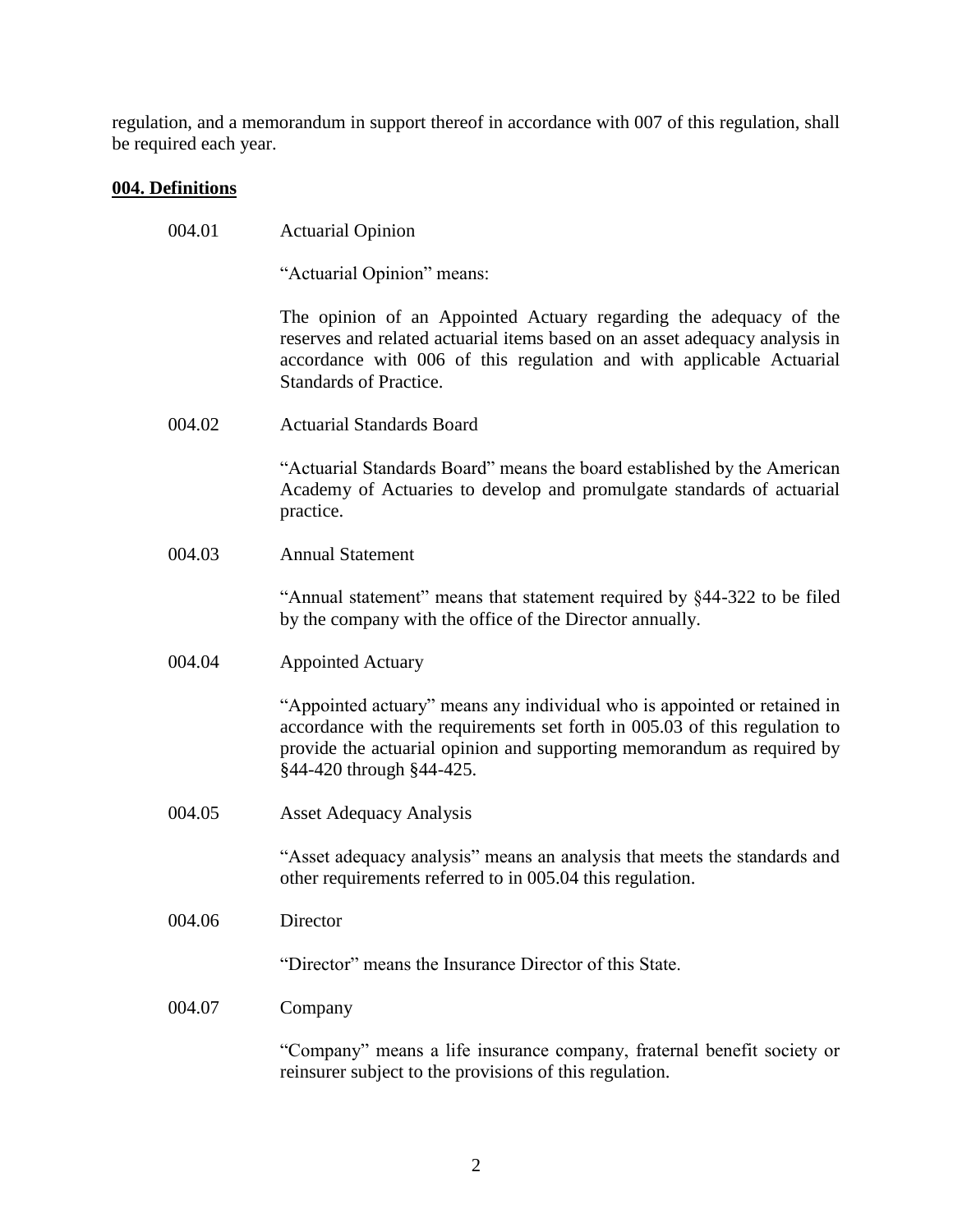#### 004.08 Oualified Actuary

"Qualified actuary" means any individual who meets the requirements set forth in 005.02 of this regulation.

#### **005. General Requirements**

- 005.01 Submission of Statement of Actuarial Opinion
	- 005.01(A) There is to be included on or attached to Page 1 of the annual statement for each year beginning with the year in which this regulation becomes effective the statement of an appointed actuary, entitled "Statement of Actuarial Opinion," setting forth an opinion relating to reserves and related actuarial items held in support of policies and contracts, in accordance with 006 of this regulation.
	- 005.01(B) Upon written request by the company, the Director may grant an extension of the date for submission of the statement of actuarial opinion.

# 005.02 Oualified Actuary

A "qualified actuary" is an individual who:

- 005.02(A) Is a member in good standing of the American Academy of Actuaries;
- 005.02(B) Is qualified to sign statements of actuarial opinion for life and health insurance company annual statements in accordance with the American Academy of Actuaries qualification standards for actuaries signing such statements;
- 005.02(C) Is familiar with the valuation requirements applicable to life and health insurance companies;
- 005.02(D) Has not been found by the Director (or if so found has subsequently been reinstated as a qualified actuary), following appropriate notice and hearing to have:
	- 005.02(D)(1) Violated any provision of, or any obligation imposed by, the Insurance Law or other law in the course of his or her dealings as a qualified actuary;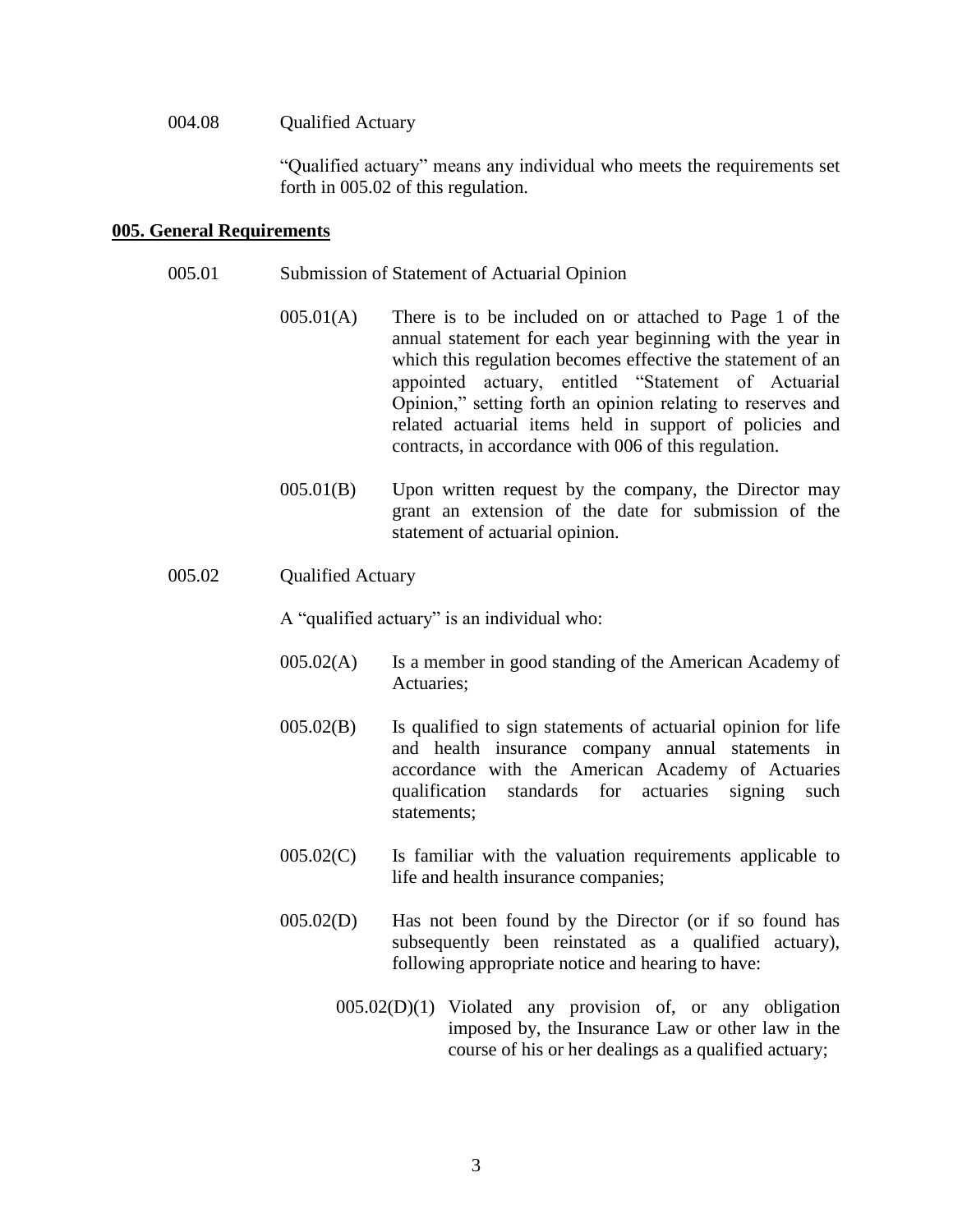- 005.02(D)(2) Been found guilty of fraudulent or dishonest practices;
- 005.02(D)(3) Demonstrated his or her incompetency, lack of cooperation, or untrustworthiness to act as a qualified actuary;
- $005.02(D)(4)$  Submitted to the Director during the past five  $(5)$ years, pursuant to this regulation, an actuarial opinion or memorandum that the Director rejected because it did not meet the provisions of this regulation including standards set by the Actuarial Standards Board; or
- $005.02(D)(5)$  Resigned or been removed as an actuary within the past five (5) years as a result of acts or omissions indicated in any adverse report on examination or as a result of failure to adhere to generally acceptable actuarial standards; and
- 005.02(E) Has not failed to notify the Director of any action taken by any Director of any other state similar to that under 005.02(D) above.
- 005.03 Appointed Actuary

An "appointed actuary" is a qualified actuary who is appointed or retained to prepare the Statement of Actuarial Opinion required by this regulation, either directly by or by the authority of the board of directors through an executive officer of the company other than the qualified actuary. The company shall give the Director timely written notice of the name, title (and, in the case of a consulting actuary, the name of the firm) and manner of appointment or retention of each person appointed or retained by the company as an appointed actuary and shall state in the notice that the person meets the requirements set forth in 005.02. Once notice is furnished, no further notice is required with respect to this person, provided that the company shall give the Director timely written notice in the event the actuary ceases to be appointed or retained as an appointed actuary or to meet the requirements set forth in 005.02. If any person appointed or retained as an appointed actuary replaces a previously appointed actuary, the notice shall so state and give the reasons for replacement.

005.04 Standards for Asset Adequacy Analysis

The asset adequacy analysis required by this regulation: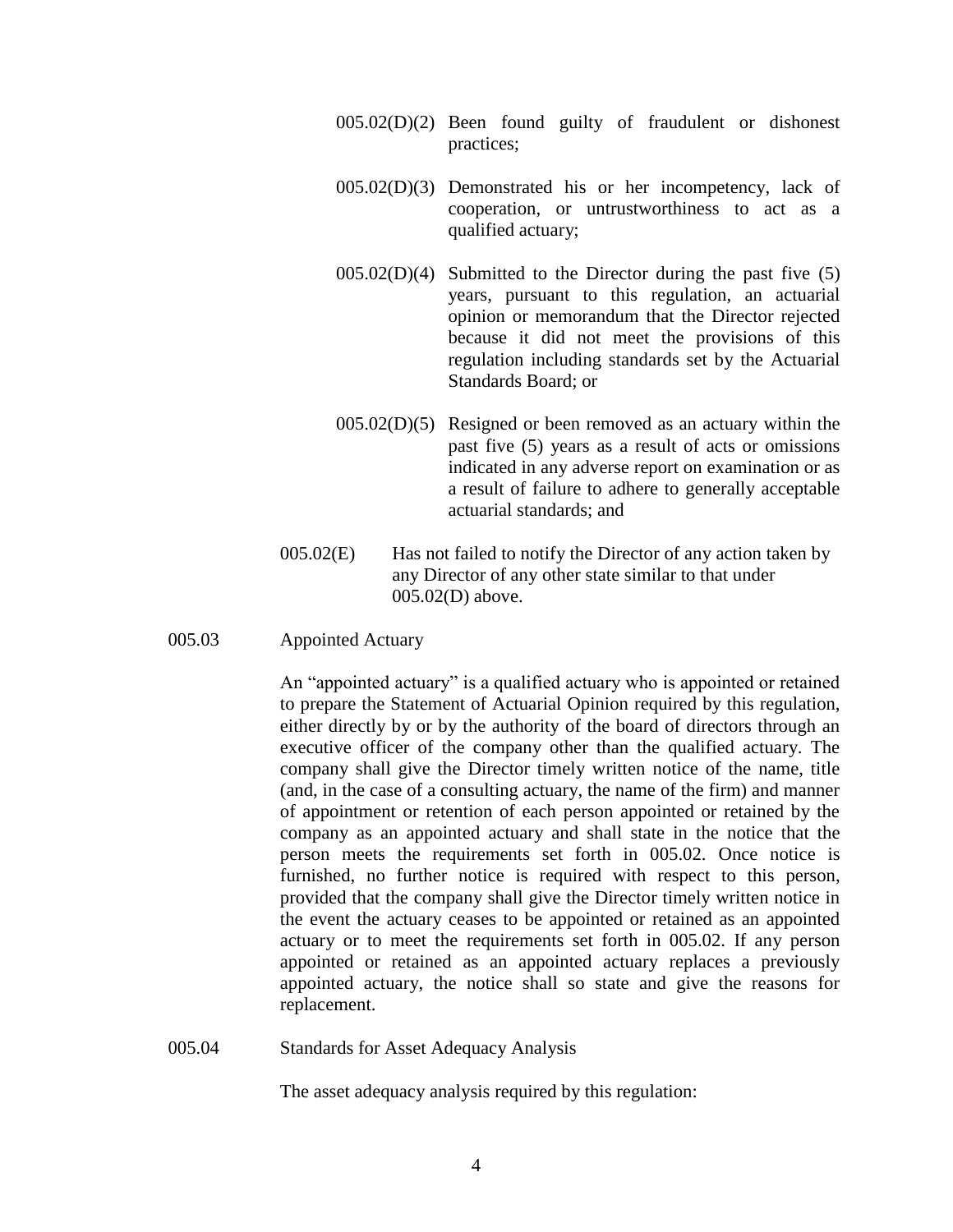- 005.04(A) Shall conform to the Standards of Practice as promulgated from time to time by the Actuarial Standards Board and on any additional standards under this regulation, which standards are to form the basis of the statement of actuarial opinion in accordance with this regulation; and
- 005.04(B) Shall be based on methods of analysis as are deemed appropriate for such purposes by the Actuarial Standards Board.

# 005.05 Liabilities to be Covered

- 005.05(A) Under authority of §44-420 through §44-427, the statement of actuarial opinion shall apply to all in force business on the statement date, whether directly issued or assumed, regardless of when or where issued, e.g., reserves of Exhibits 5, 6 and 7, and claim liabilities in Exhibit 8, Part 1 and equivalent items in the separate account statement or statements.
- 005.05(B) If the appointed actuary determines as the result of asset adequacy analysis that a reserve should be held in addition to the aggregate reserve held by the company and calculated in accordance with methods set forth in law, §§ 44-403 and 44-404, the company shall establish the additional reserve.
- 005.05(C) Additional reserves established under 005.05(B) above and deemed not necessary in subsequent years may be released. Any amounts released shall be disclosed in the actuarial opinion for the applicable year. The release of such reserves would not be deemed an adoption of a lower standard of valuation.

#### **006. Statement of Actuarial Opinion Based On an Asset Adequacy Analysis**

006.01 General Description

The statement of actuarial opinion submitted in accordance with this section shall consist of:

- 006.01(A) A paragraph identifying the appointed actuary and his or her qualifications (see 006.02(A));
- 006.01(B) A scope paragraph identifying the subjects on which an opinion is to be expressed and describing the scope of the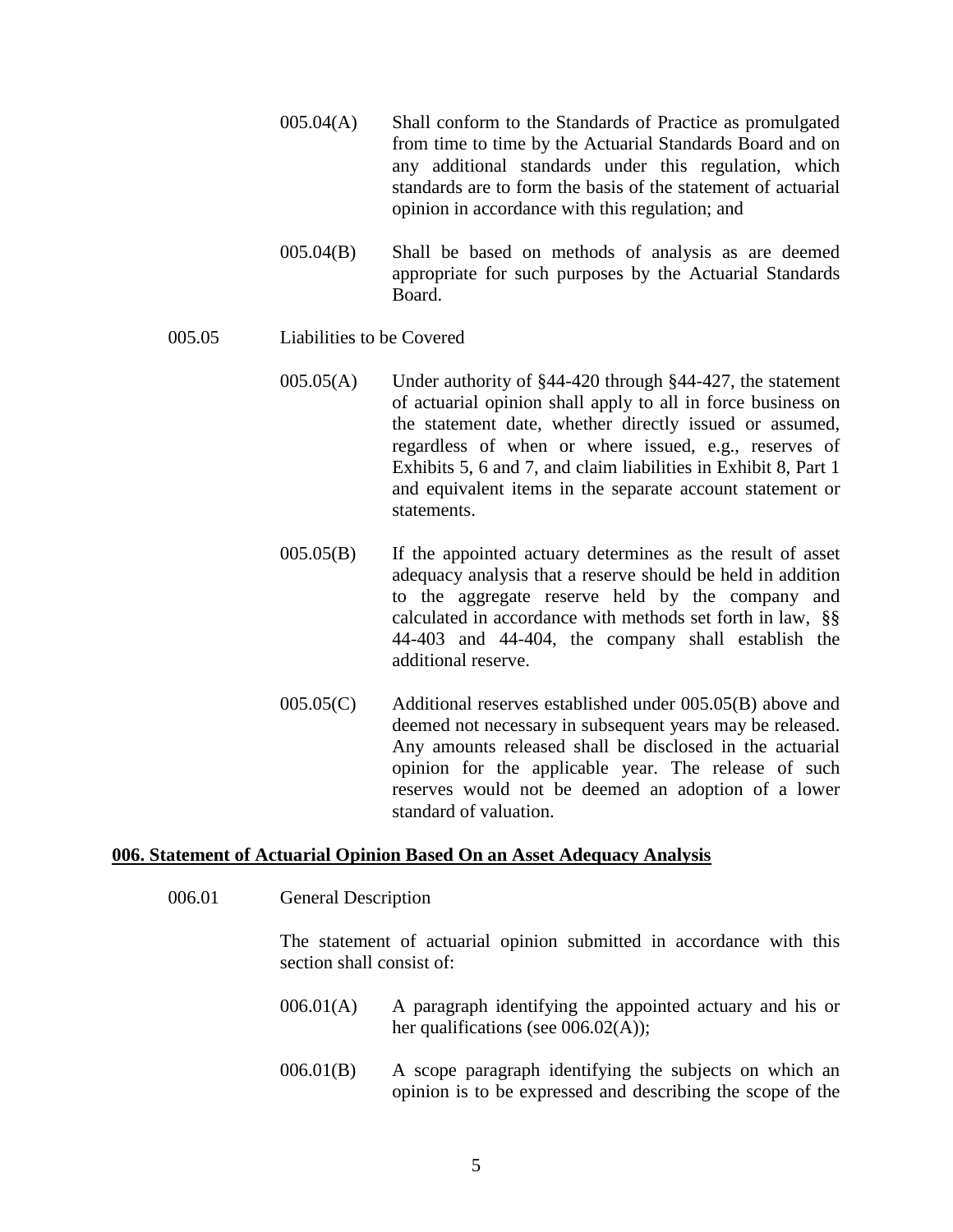appointed actuary's work, including a tabulation delineating the reserves and related actuarial items that have been analyzed for asset adequacy and the method of analysis, (see 006.02(B)) and identifying the reserves and related actuarial items covered by the opinion that have not been so analyzed;

- $006.01(C)$  A reliance paragraph describing those areas, if any, where the appointed actuary has deferred to other experts in developing data, procedures or assumptions, (e.g., anticipated cash flows from currently owned assets, including variation in cash flows according to economic scenarios (see 006.02(C)), supported by a statement of each such expert in the form prescribed by Section 006.05; and
- 006.01(D) An opinion paragraph expressing the appointed actuary's opinion with respect to the adequacy of the supporting assets to mature the liabilities (see 006.02(F)).
- 006.01(E) One or more additional paragraphs will be needed in individual company cases as follows:
	- $006.01(E)(1)$  If the appointed actuary considers it necessary to state a qualification of his or her opinion;
	- 006.01(E)(2) If the appointed actuary must disclose an inconsistency in the method of analysis or basis of asset allocation used at the prior opinion date with that used for this opinion.
	- 006.01(E)(3) If the appointed actuary must disclose whether additional reserves of the prior opinion date are released as of this opinion date, and the extent of the release.
	- $006.01(E)(4)$  If the appointed actuary chooses to add a paragraph briefly describing the assumptions that form the basis for the actuarial opinion.

## 006.02 Recommended Language

The following paragraphs are to be included in the statement of actuarial opinion in accordance with 006.02. Language is that which in typical circumstances should be included in a statement of actuarial opinion. The language may be modified as needed to meet the circumstances of a particular case, but the appointed actuary should use language that clearly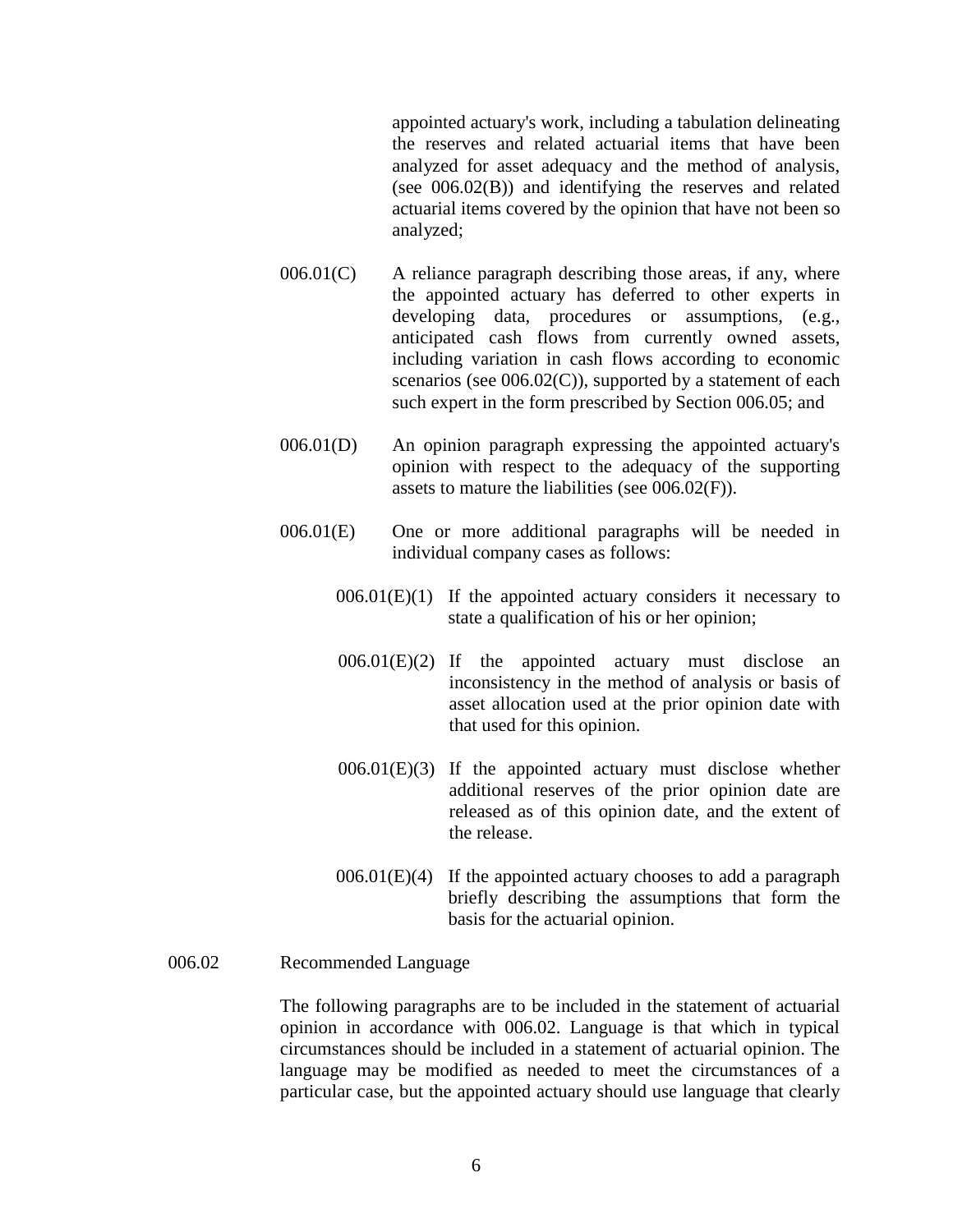expresses his or her professional judgment. However, in any event the opinion shall retain all pertinent aspects of the language provided in 006.02.

006.02(A) The opening paragraph should generally indicate the appointed actuary's relationship to the company and his or her qualifications to sign the opinion. For a company actuary, the opening paragraph of the actuarial opinion should include a statement such as :

> "I, [name], am [title] of [insurance company name] and a member of the American Academy of Actuaries. I was appointed by, or by the authority of, the Board of Directors of said insurer to render this opinion as stated in the letter to the Director dated [insert date]. I meet the Academy qualification standards for rendering the opinion and am familiar with the valuation requirements applicable to life and health insurance companies."

> For a consulting actuary, the opening paragraph should include a statement such as:

> "I, [name], a member of the American Academy of Actuaries, am associated with the firm of [name of consulting firm]. I have been appointed by, or by the authority of, the Board of Directors of [name of company] to render this opinion as stated in the letter to the Director dated [insert date]. I meet the Academy qualification standards for rendering the opinion and am familiar with the valuation requirements applicable to life and health insurance companies."

006.02(B) The scope paragraph should include a statement such as:

"I have examined the actuarial assumptions and actuarial methods used in determining reserves and related actuarial items listed below, as shown in the annual statement of the company, as prepared for filing with state regulatory officials, as of December 31, 20<sup>[]</sup>. Tabulated below are those reserves and related actuarial items which have been subjected to asset adequacy analysis."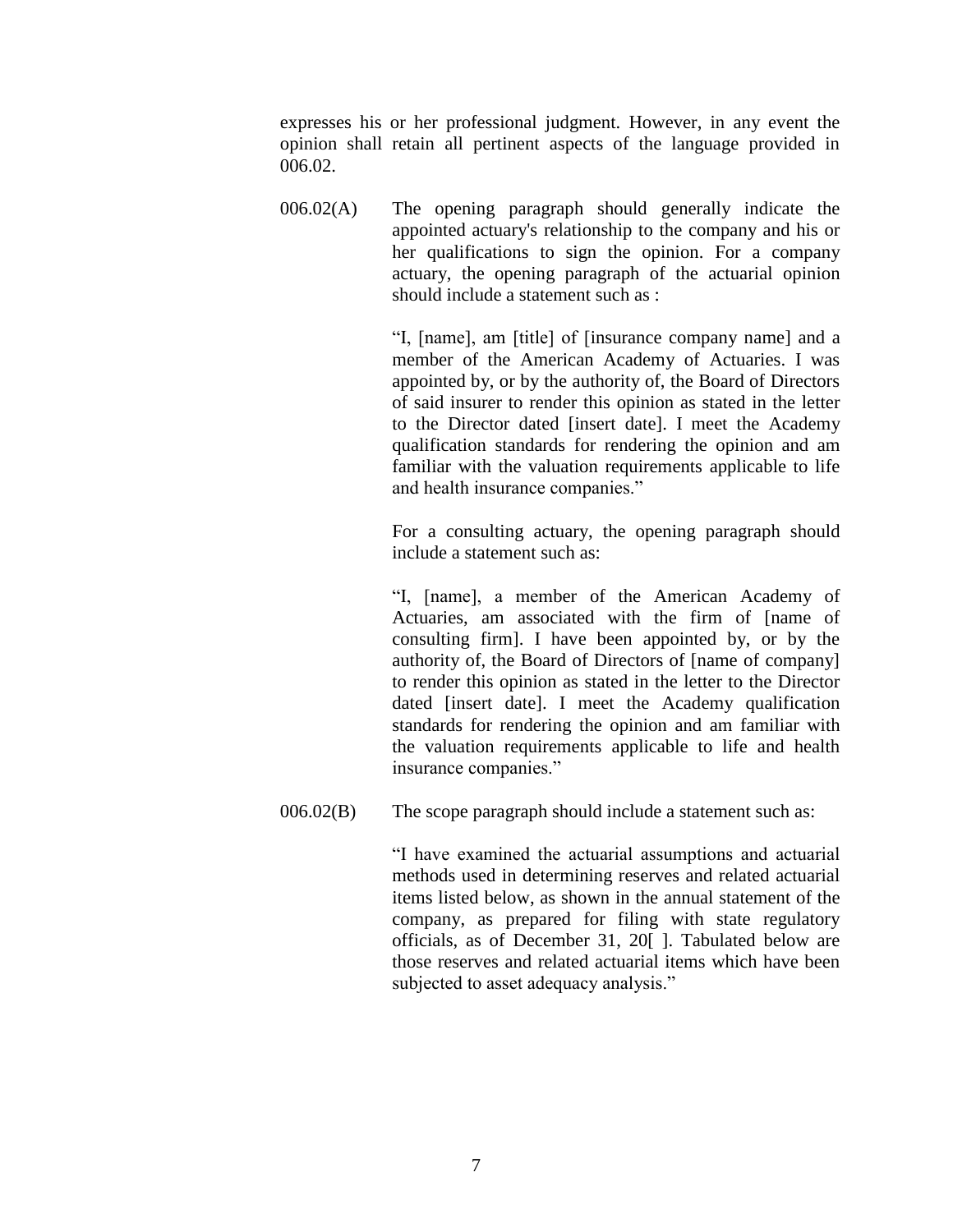| <b>Asset Adequacy Tested Amounts</b>                            |                                   |                                                                     | <b>Reserves and Liabilities</b>         |                                      |                                                       |
|-----------------------------------------------------------------|-----------------------------------|---------------------------------------------------------------------|-----------------------------------------|--------------------------------------|-------------------------------------------------------|
| <b>Statement Item</b>                                           | Formula<br><b>Reserves</b><br>(1) | <b>Additional</b><br><b>Actuarial</b><br><b>Reserves</b> (a)<br>(2) | <b>Analysis</b><br><b>Method</b><br>(b) | <b>Other</b><br><b>Amount</b><br>(3) | <b>Total</b><br><b>Amount</b><br>$(1)+(2)+(3)$<br>(4) |
| <b>Exhibit 5</b><br>A Life Insurance                            |                                   |                                                                     |                                         |                                      |                                                       |
| <b>B</b> Annuities                                              |                                   |                                                                     |                                         |                                      |                                                       |
| C Supplementary<br>Contracts<br>Involving Life<br>Contingencies |                                   |                                                                     |                                         |                                      |                                                       |
| D Accidental<br>Death<br>Benefit                                |                                   |                                                                     |                                         |                                      |                                                       |
| E Disability -<br>Active                                        |                                   |                                                                     |                                         |                                      |                                                       |
| F Disability -<br>Disabled                                      |                                   |                                                                     |                                         |                                      |                                                       |
| <b>G</b> Miscellaneous                                          |                                   |                                                                     |                                         |                                      |                                                       |
| Total (Exhibit 5<br>Item 1, Page 3)                             |                                   |                                                                     |                                         |                                      |                                                       |
| Exhibit 6<br>A Active Life<br>Reserve                           |                                   |                                                                     |                                         |                                      |                                                       |
| <b>B Claim Reserve</b>                                          |                                   |                                                                     |                                         |                                      |                                                       |
| Total (Exhibit 6<br>Item 2, Page 3)                             |                                   |                                                                     |                                         |                                      |                                                       |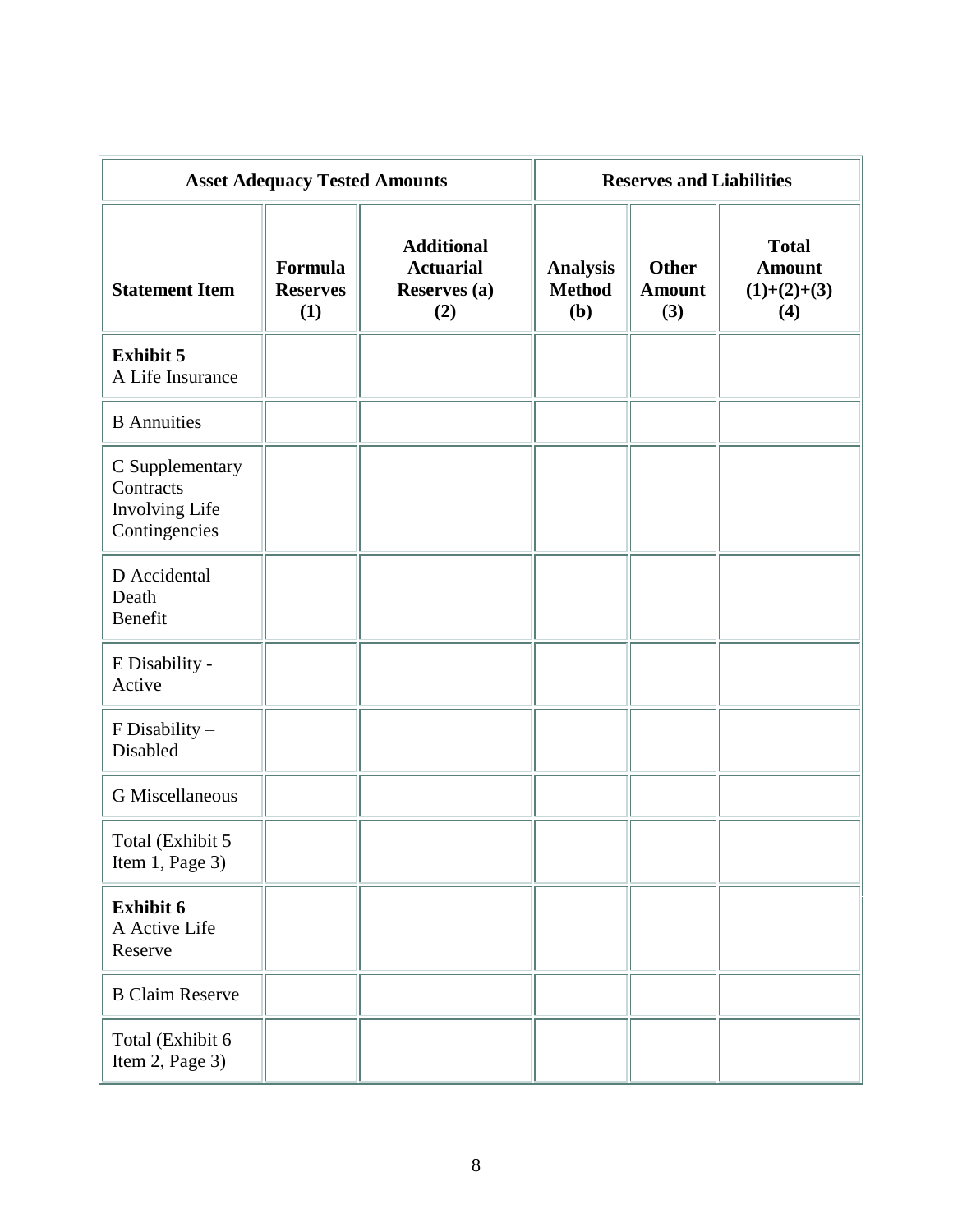| <b>Exhibit 7</b>                          |  |  |  |
|-------------------------------------------|--|--|--|
| Premium and                               |  |  |  |
| Other                                     |  |  |  |
| Deposit Funds                             |  |  |  |
| (Column 6, Line<br>14)                    |  |  |  |
|                                           |  |  |  |
| Guaranteed                                |  |  |  |
| Interest                                  |  |  |  |
| Contracts<br>(Column 2, Line              |  |  |  |
| 14)                                       |  |  |  |
|                                           |  |  |  |
| Supplemental                              |  |  |  |
| Contracts<br>(Column 4, Line              |  |  |  |
| 14)                                       |  |  |  |
|                                           |  |  |  |
|                                           |  |  |  |
| Annuities                                 |  |  |  |
| Certain (Column<br>3, Line 14)            |  |  |  |
|                                           |  |  |  |
| Dividend                                  |  |  |  |
| Accumulations or<br>Refunds               |  |  |  |
| (Column 5, Line                           |  |  |  |
| 14)                                       |  |  |  |
|                                           |  |  |  |
| <b>Total Exhibit 7</b><br>(Column 1, Line |  |  |  |
| 14)                                       |  |  |  |
|                                           |  |  |  |
| <b>Exhibit 8 Part 1</b>                   |  |  |  |
| 1 Life (Page 3,<br>Line $4.1$ )           |  |  |  |
|                                           |  |  |  |
| 2 Health (Page 3,                         |  |  |  |
| Line 4.2)                                 |  |  |  |
|                                           |  |  |  |
| Total Exhibit 8,<br>Part 1                |  |  |  |
|                                           |  |  |  |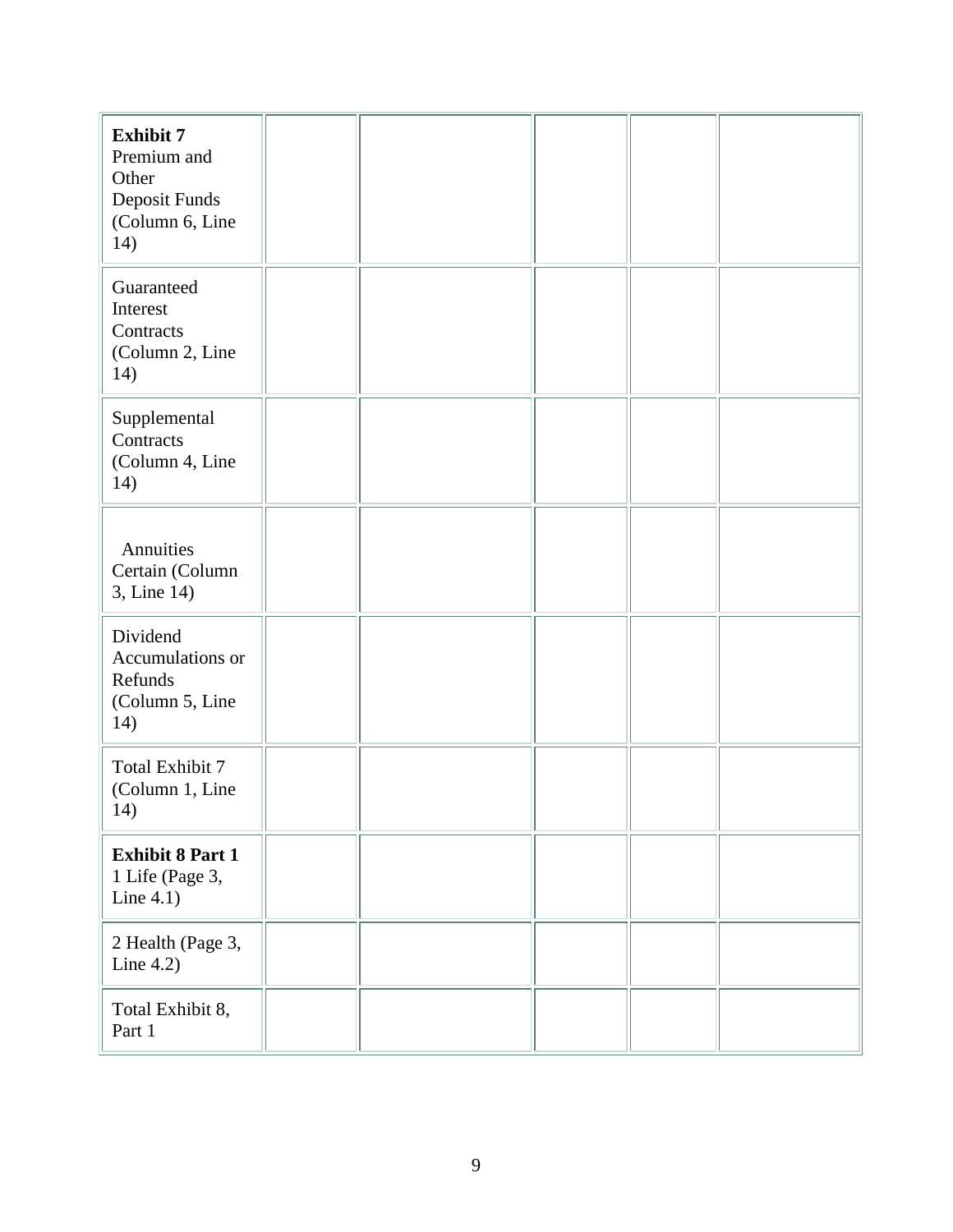| <b>Separate Accounts</b><br>(Page 3 of the<br><b>Annual Statement</b><br>of the Separate<br>Accounts, Lines 1,<br>2, 3.1, 3.2, 3.3 |  |  |  |
|------------------------------------------------------------------------------------------------------------------------------------|--|--|--|
| <b>TOTAL</b><br><b>RESERVES</b>                                                                                                    |  |  |  |

| IMR (General Account, Page ___ Line __) |  |
|-----------------------------------------|--|
| (Separate Accounts, Page ___, Line ___) |  |
| $AVR$ (Page $\_\_$ Line $\_\_)$         |  |
| Net Deferred and Uncollected Premium    |  |

## **Notes**:

- (a) The additional actuarial reserves are the reserves established under 005.05(B).
- (b) The appointed actuary should indicate the method of analysis, determined in accordance with the standards for asset adequacy analysis referred to in 005.04 of this regulation, by means of symbols that should be defined in footnotes to the table.
- (c) Allocated amount of Asset Valuation Reserve (AVR).
	- 006.02(C) If the appointed actuary has relied on other experts to develop certain portions of the analysis, the reliance paragraph should include a statement such as :

"I have relied on [name], [title] for [e.g., "anticipated cash flows from currently owned assets, including variations in cash flows according to economic scenarios" or "certain critical aspects of the analysis performed in conjunction with forming my opinion"], as certified in the attached statement. I have reviewed the information relied upon for reasonableness."

A statement of reliance on other experts should be accompanied by a statement by each of such experts of the form prescribed by 006.05.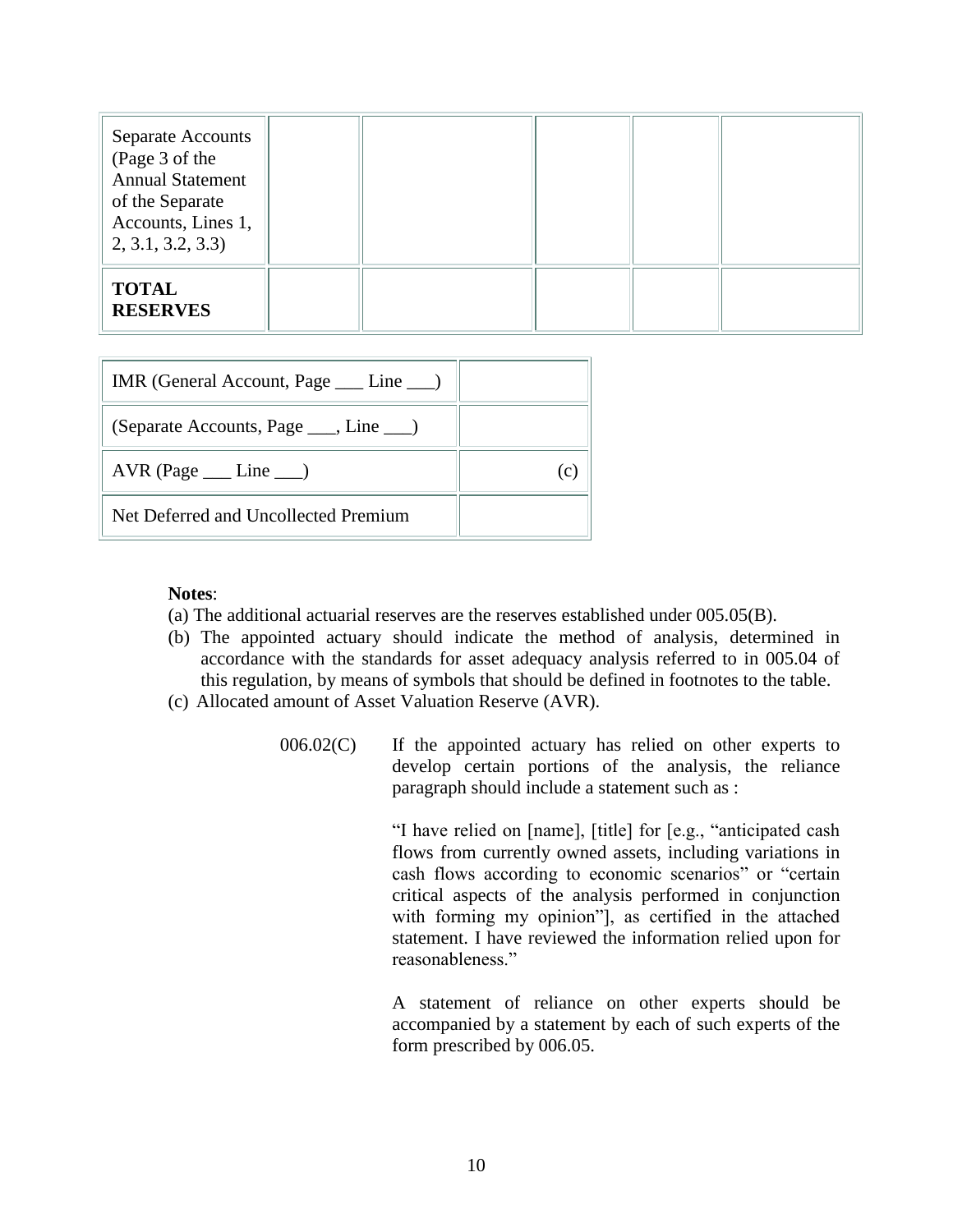006.02(D) If the appointed actuary has examined the underlying asset and liability records, the reliance paragraph should include a statement such as:

> "My examination included such review of the actuarial assumptions and actuarial methods and of the underlying basic asset and liability records and such tests of the actuarial calculations as I considered necessary. I also reconciled the underlying basic asset and liability records to [exhibits and schedules listed as applicable] of the company's current annual statement."

006.02(E) If the appointed actuary has not examined the underlying records, but has relied upon date (e.g., listings and summaries of policies in force and/or asset records) prepared by the company, the reliance paragraph should include a statement such as:

> "In forming my opinion on [specify types of reserves] I relied upon data prepared by [name and title of company officer certifying in force records or other data] as certified in the attached statements. I evaluated that data for reasonableness and consistency. I also reconciled that data to [exhibits and schedules to be listed as applicable] of the company's current annual statement. In other respects, my examination included review of the actuarial assumptions and actuarial methods used and tests of the calculations I considered necessary."

> The section shall be accompanied by a statement by each person relied upon of the form prescribed by 006.05.

006.02(F) The opinion paragraph should include a statement such as:

"In my opinion the reserves and related actuarial values concerning the statement items identified above:

- 006.02(F)(1) Are computed in accordance with presently accepted actuarial standards consistently applied and are fairly stated, in accordance with sound actuarial principles;
- $006.02(F)(2)$  Are based on actuarial assumptions that produce reserves at least as great as those called for in any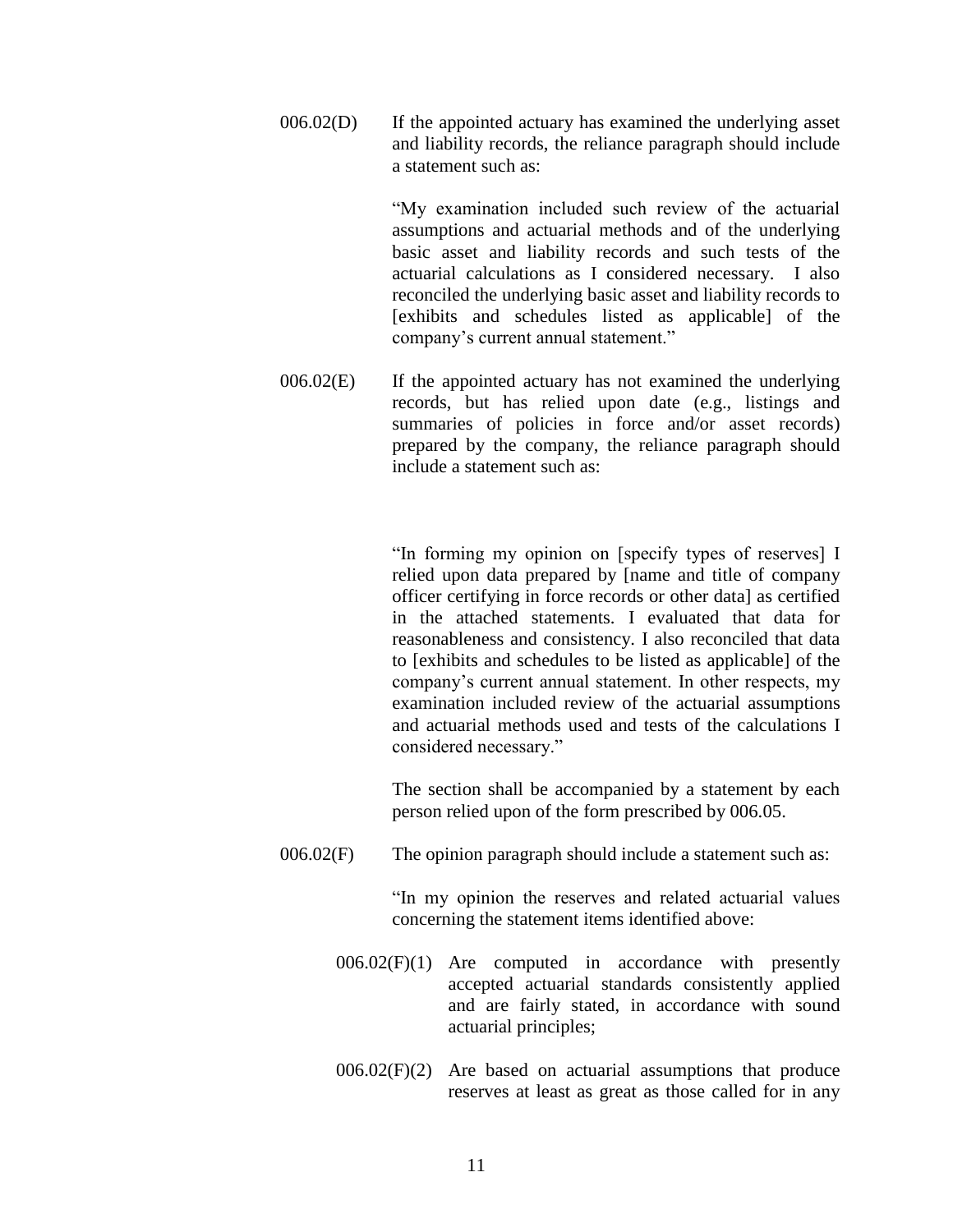contract provision as to reserve basis and method, and are in accordance with all other contract provisions;

- 006.02(F)(3) Meet the requirements of the Insurance law and regulation of the state of [state of domicile]; and are at least as great as the minimum aggregate amounts required by the state in which this statement is filed;
- $006.02(F)(4)$  Are computed on the basis of assumptions consistent with those used in computing the corresponding items in the annual statement of the preceding year-end (with any exceptions noted below); and
- 006.02(F)(5) Include provision for all actuarial reserves and related statement items which ought to be established.

The reserves and related items, when considered in light of the assets held by the company with respect to such reserves and related actuarial items including, but not limited to, the investment earnings on the assets, and the considerations anticipated to be received and retained under the policies and contracts, make adequate provision, according to presently accepted actuarial standards of practice, for the anticipated cash flows required by the contractual obligations and related expenses of the company.

The actuarial methods, considerations and analyses used in forming my opinion conform to the appropriate Standards of Practice as promulgated by the Actuarial Standards Board, which standards form the basis of this statement of opinion.

This opinion is updated annually as required by statute. To the best of my knowledge, there have been no material changes from the applicable date of the annual statement to the date of the rendering of this opinion which should be considered in reviewing this opinion.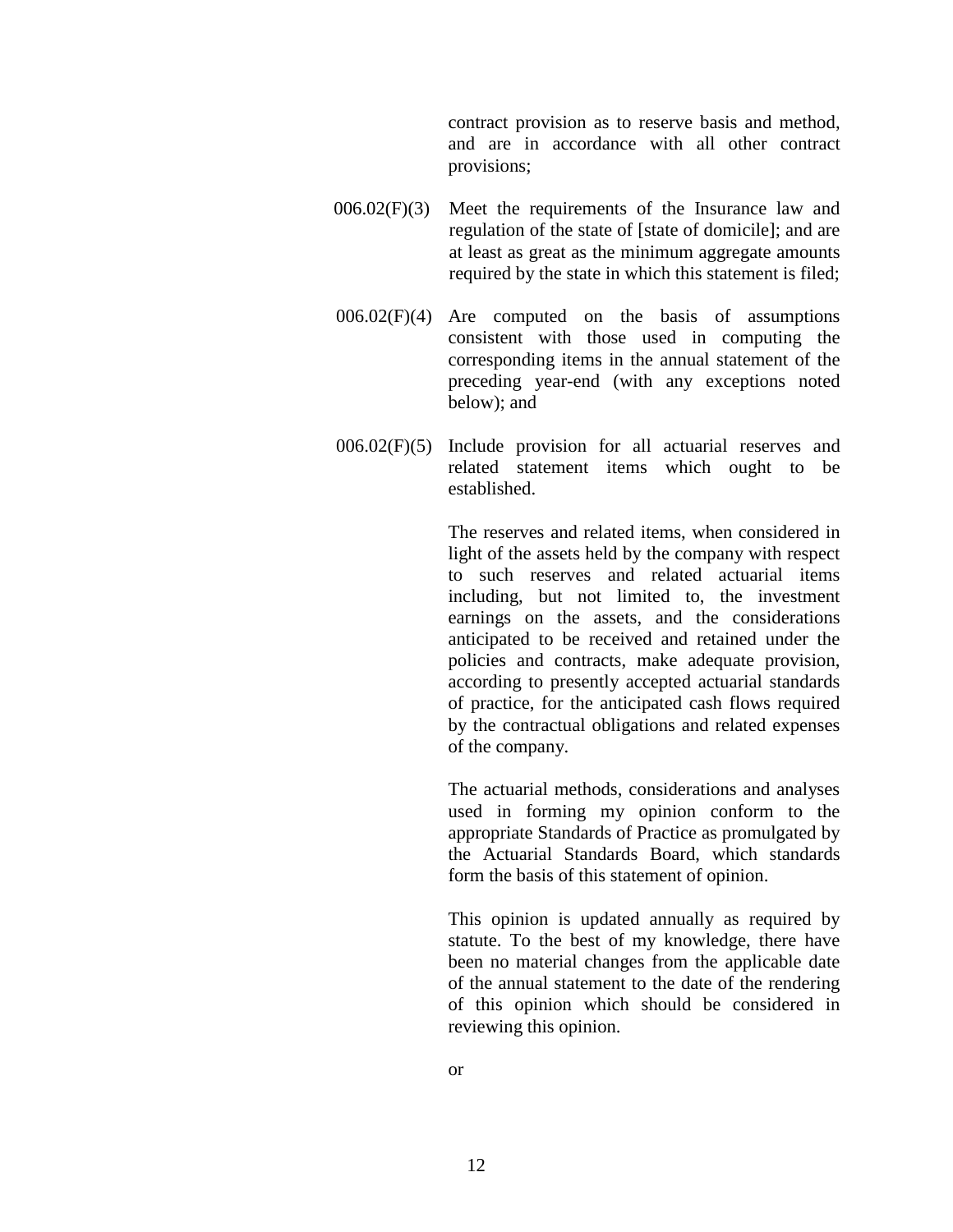The following material change(s) which occurred between the date of the statement for which this opinion is applicable and the date of this opinion should be considered in reviewing this opinion: (Describe the change or changes.)

NOTE: Choose one of the above two paragraphs, whichever is applicable.

The impact of unanticipated events subsequent to the date of this opinion is beyond the scope of this opinion. The analysis of asset adequacy portion of this opinion should be reviewed recognizing that the company's future experience may not follow all the assumptions used in the analysis.

Signature of Appointed Actuary

Address of Appointed Actuary

Telephone Number of Appointed Actuary

**Date** 

### 006.03 Assumption for New Issues

The adoption for new issues or new claims or other new liabilities of an actuarial assumption that differs from a corresponding assumption used for prior new issues or new claims or other new liabilities is not a change in actuarial assumptions within the meaning of 006.

006.04 Adverse Opinions

If the appointed actuary is unable to form an opinion, then he or she shall refuse to issue a statement of actuarial opinion. If the appointed actuary's opinion is adverse or qualified, then he or she shall issue an adverse or qualified actuarial opinion explicitly stating the reason(s) for the opinion. This statement should follow the scope paragraph and precede the opinion paragraph.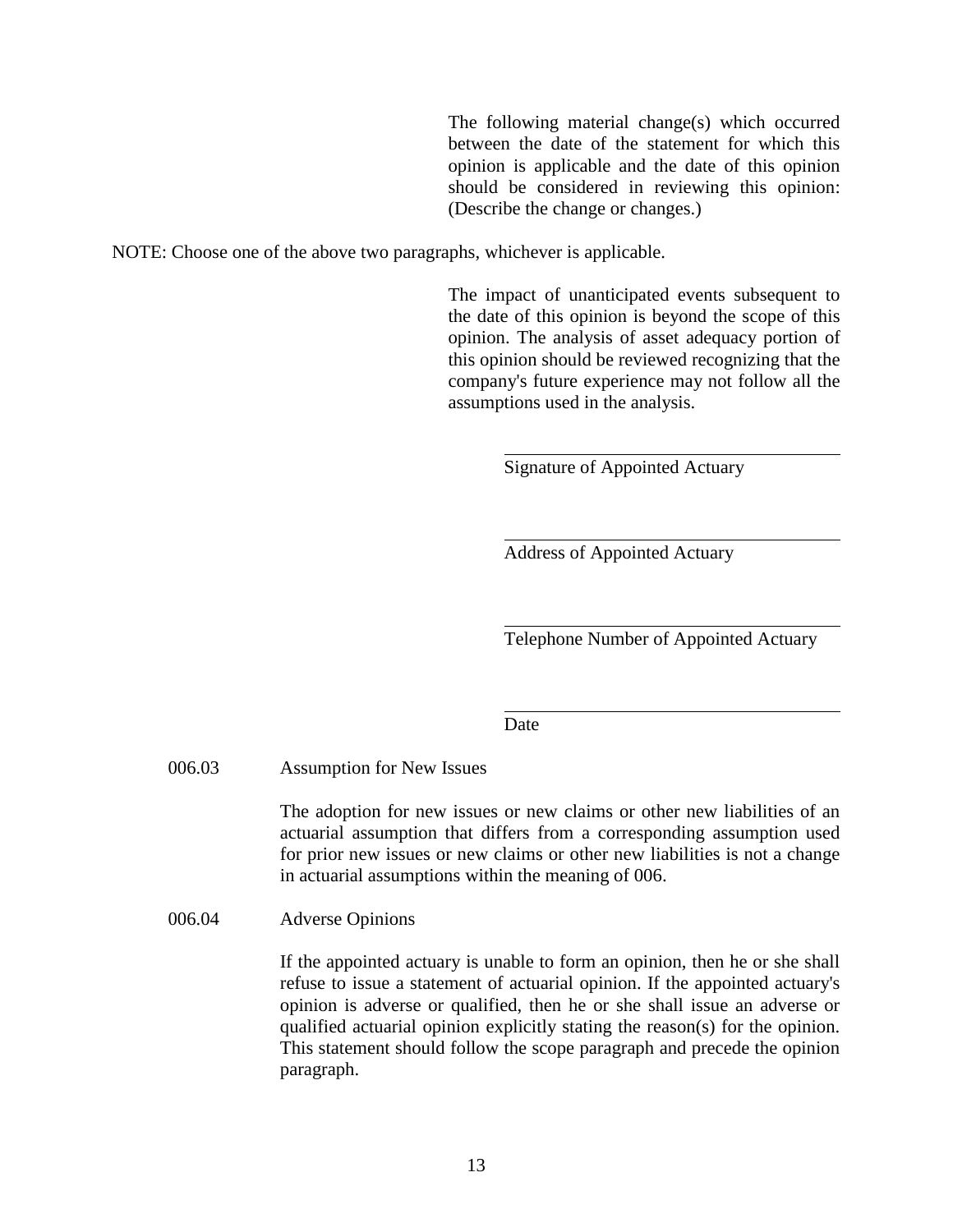If the appointed actuary relies on the certification of others on matters concerning the accuracy or completeness of any data underlying the actuarial opinion, or the appropriateness of any other information used by the appointed actuary in forming the actuarial opinion, the actuarial opinion should so indicate the persons the actuary is relying upon and a precise identification of the items subject to reliance. In addition, the persons on whom the appointed actuary relies shall provide a certification that precisely identifies the items on which the person is providing information and a statement as to the accuracy, completeness or reasonableness, as applicable, of the items. This certification shall include the signature, title, company, address and telephone number of the person rendering the certification, as well as the date on which it is signed.

## 006.06 Alternate Option

- 006.06(A) The Standard Valuation Law gives the Director broad authority to accept the valuation of a foreign insurer when that valuation meets the requirements applicable to a company domiciled in this state in the aggregate. As an alternative to the requirements of 006.02(F)(3), the Director may make one or more of the following additional approaches available to the opining actuary:
	- $006.06(A)(1)$  A statement that the reserves "meet the requirements of the insurance laws and regulations of the State of [state of domicile] and the formal written standards and conditions of this state for filing an opinion based on the law of the state of domicile." If the Director chooses to allow this alternative, a formal written list of standards and conditions shall be made available. If a company chooses to use this alternative, the standards and conditions in effect on July 1 of a calendar year shall apply to statements for that calendar year, and they shall remain in effect until they are revised or revoked. If no list is available, this alternative is not available.
	- $006.06(A)(2)$  A statement that the reserves "meet the requirements of the insurance laws and regulations of the State of [state of domicile] and I have verified that the company's request to file an opinion based on the law of the state of domicile has been approved and that any conditions required by the Director for approval of that request have been met." If the Director chooses to allow this alternative, a formal written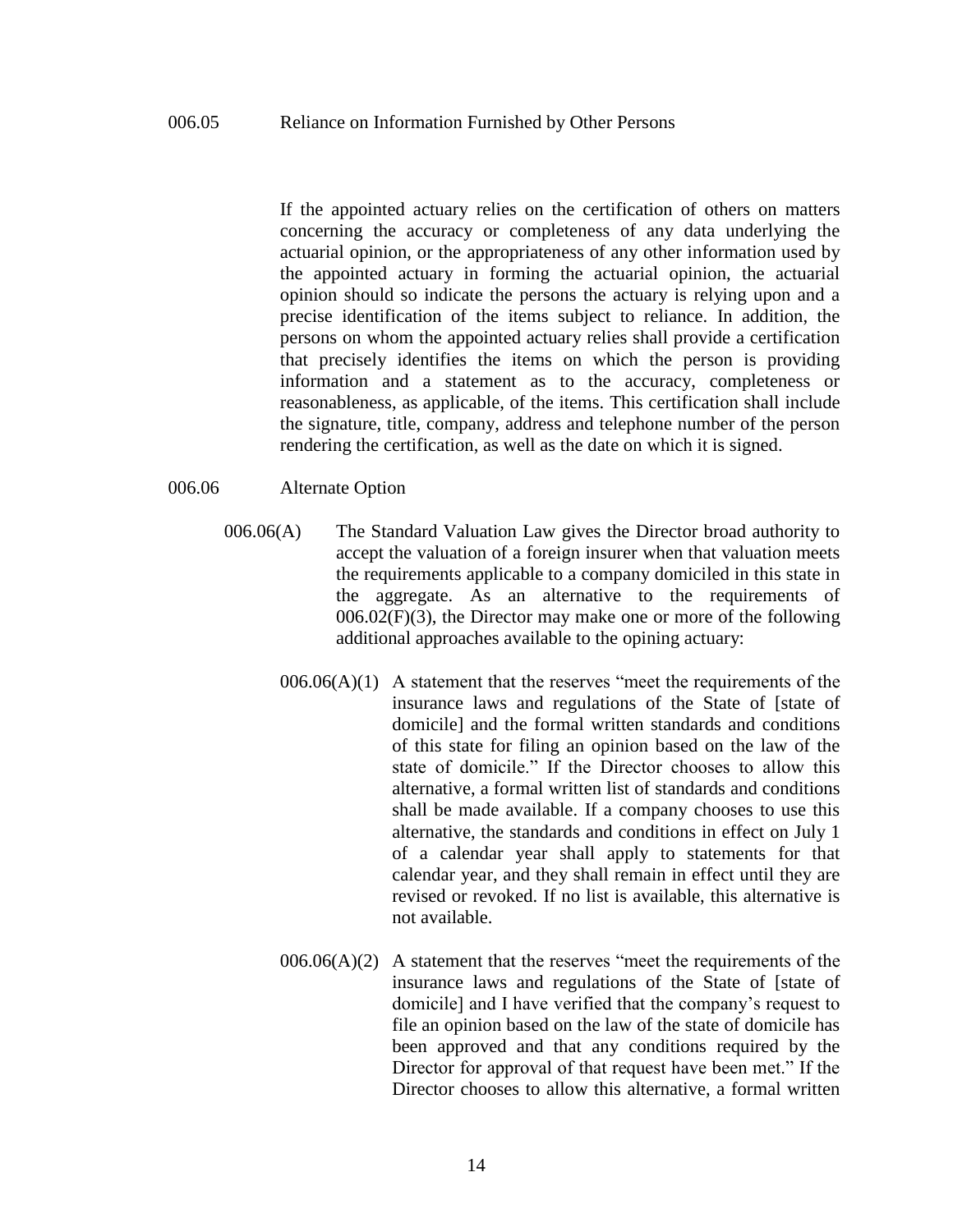statement of such allowance shall be issued no later than March 31 of the year it is first effective. It shall remain valid until rescinded or modified by the Director. Such rescission or modifications shall be issued no later than March 31 of the year they are first effective. Subsequent to that statement being issued, if a company chooses to use this alternative, the company shall file a request to do so, along with justification for its use, no later than April 30 of the year of the opinion to be filed. The request shall be deemed approved on October 1 of that year if the Director has not denied the request by that date.

- $006.06(A)(3)$  A statement that the reserves "meet the requirements of the insurance laws and regulations of the State of [state of domicile] and I have submitted the required comparison as specified by this state."
	- $006.06(A)(3)(i)$  If the Director chooses to allow this alternative, a formal written list of products (to be added to the table in Item (ii) below) for which the required comparison shall be provided will be published. If a company chooses to use this alternative, the list in effect on July 1 of a calendar year shall apply to statements for that calendar year, and it shall remain in effect until it is revised or revoked. If no list is available, this alternative is not available.
	- $006.06(A)(3)(ii)$  If a company desires to use this alternative, the appointed actuary shall provide a comparison of the gross nationwide reserves held to the gross nationwide reserves that would be held under NAIC codification standards. Gross nationwide reserves are the total reserves calculated for the total company in force business directly sold and assumed, indifferent to the state in which the risk resides, without reduction for reinsurance ceded. The information provided shall be at least:

| Product Type | Death Benefit or   Reserves Held<br><b>Account Value</b> | (4)<br>Codification<br>Reserves | Codification<br>Standard |
|--------------|----------------------------------------------------------|---------------------------------|--------------------------|
|              |                                                          |                                 |                          |
|              |                                                          |                                 |                          |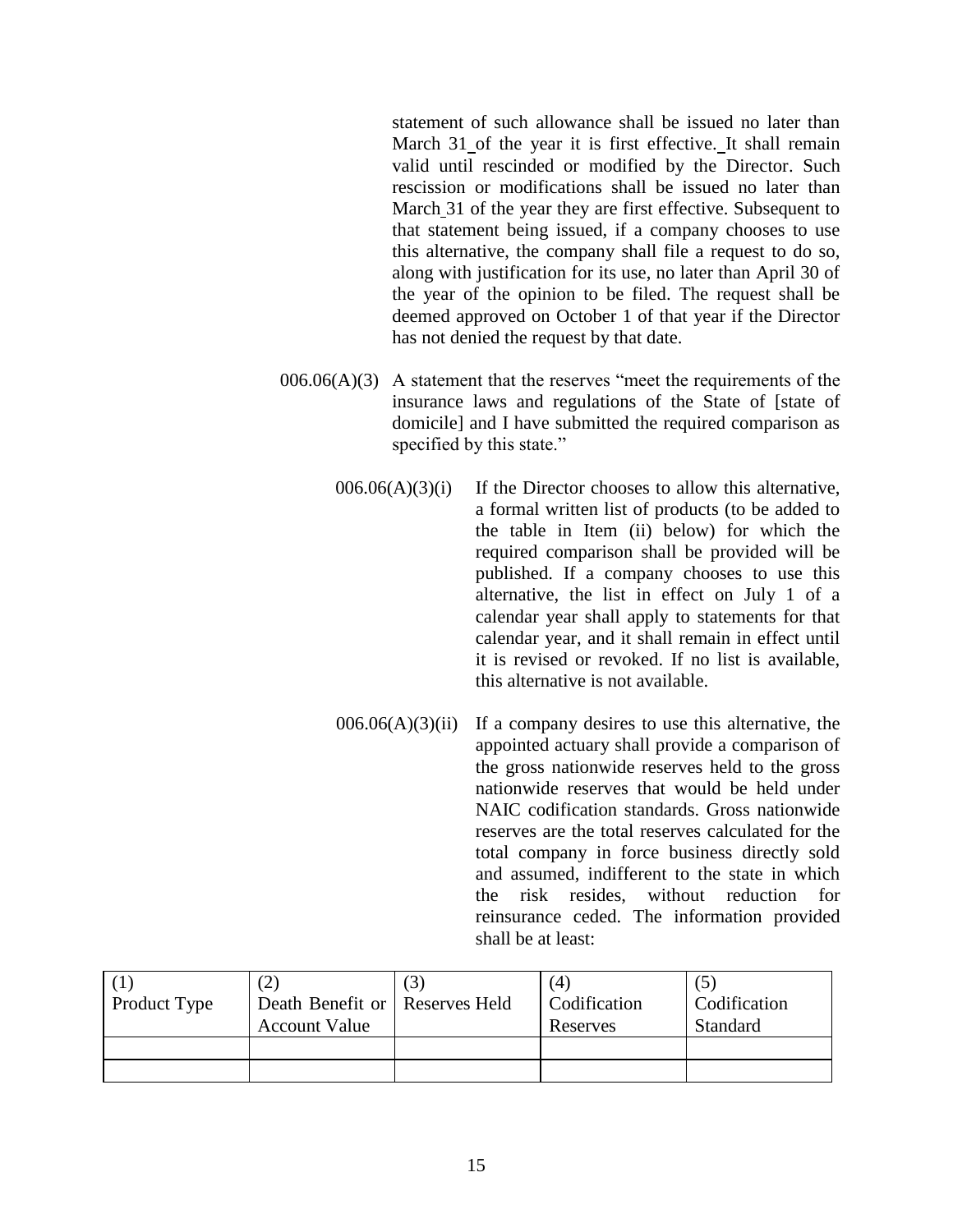- $006.06(A)(3)(iii)$  The information listed shall include all products identified by either the state of filing or any other states subscribing to this alternative.
- $006.06(A)(3)(iv)$  If there is no codification standard for the type of product or risk in force or if the codification standard does not directly address the type of product or risk in force, the appointed actuary shall provide detailed disclosure of the specific method and assumptions used in determining the reserves held.
- $006.06(A)(3)(v)$  The comparison provided by the company is to be kept confidential to the same extent and under the same conditions as the actuarial memorandum.
- 006.06(B) Notwithstanding the above, the Director may reject an opinion based on the laws and regulations of the state of domicile and require an opinion based on the laws of this state. If a company is unable to provide the opinion within sixty (60) days of the request or such other period of time determined by the Director after consultation with the company, the Director may contract an independent actuary at the company's expense to prepare and file the opinion.

# **007. Description of Actuarial Memorandum Including an Asset Adequacy Analysis and Regulatory Asset Adequacy Issues Summary**

007.01 General

- 007.01(A) In accordance with §44-425, the appointed actuary shall prepare a memorandum to the company describing the analysis done in support of his or her opinion regarding the reserves. The memorandum shall be made available for examination by the Director upon his or her request but shall be returned to the company after such examination and shall not be considered a record of the insurance department or subject to automatic filing with the Director.
- 007.01(B) In preparing the memorandum, the appointed actuary may rely on, and include as a part of his or her own memorandum, memoranda prepared and signed by other actuaries who are qualified within the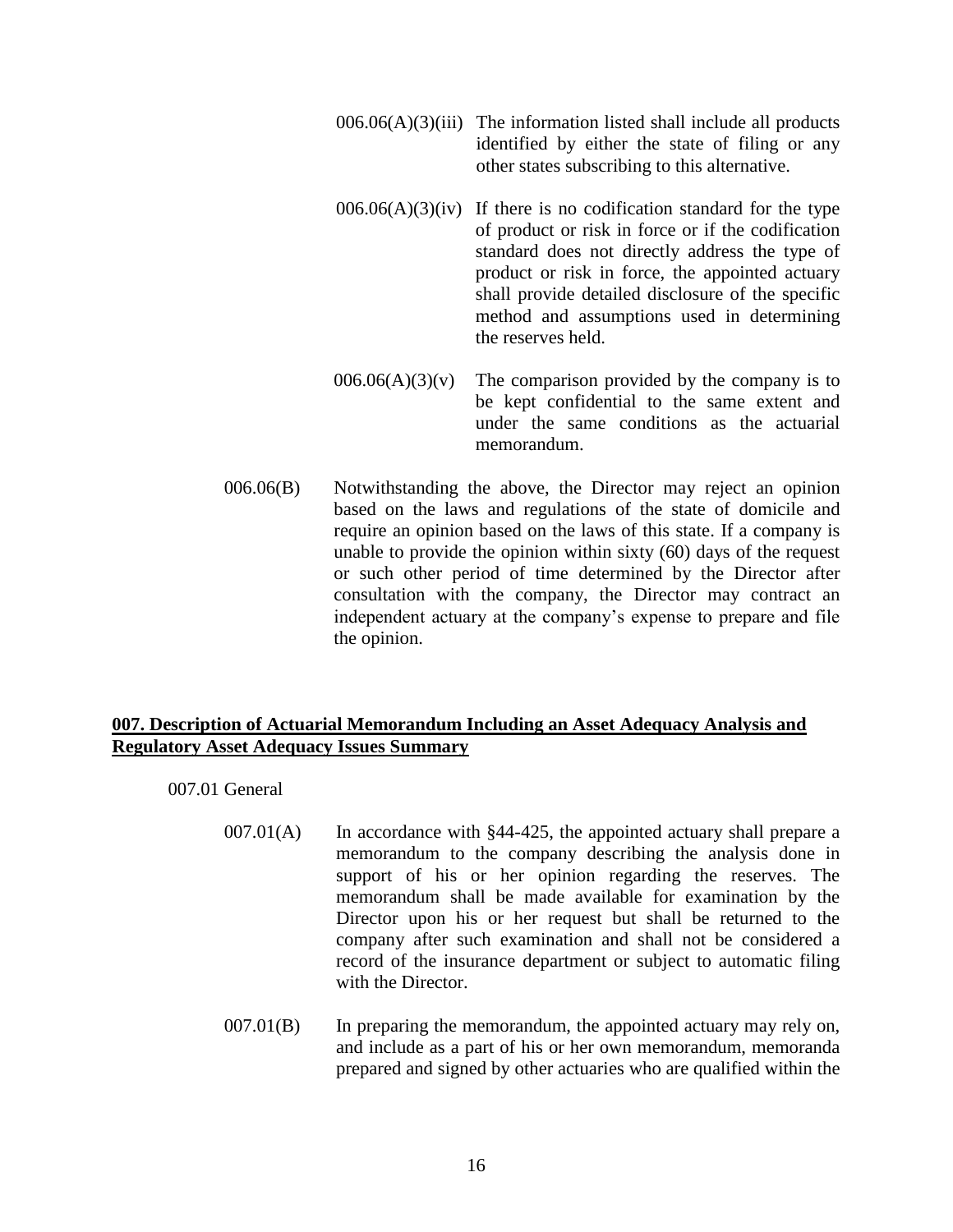meaning of 005.02 of this regulation, with respect to the areas covered in such memoranda, and so state in their memoranda.

- $007.01(C)$  If the Director requests a memorandum and the company fails to provide the Director with the memorandum within thirty days of such request or if the Director finds that the analysis described in the memorandum fails to meet the standards of the Actuarial Standards Board or the standards and requirements of this regulation, the Director may designate a qualified actuary to review the opinion and prepare such supporting memorandum as is required for review. The reasonable and necessary expense of the independent review shall be paid by the company but shall be directed and controlled by the Director.
- 007.01(D) The reviewing actuary shall have the same status as an examiner for purposes of obtaining data from the company and the work papers and documentation of the reviewing actuary shall be retained by the Director; provided, however, that any information provided by the company to the reviewing actuary and included in the work papers shall be considered as material provided by the company to the Director and shall be kept confidential to the same extent as is prescribed by law with respect to other material provided by the company to the Director pursuant to the statute governing this regulation. The reviewing actuary shall not be an employee of a consulting firm involved with the preparation of any prior memorandum or opinion for the insurer pursuant to this regulation for any one of the current year or the preceding three (3) years.
- $007.01(E)$  In accordance with § 44-421, the appointed actuary shall prepare a regulatory asset adequacy issues summary, the contents of which are specified in 007.03. The regulatory asset adequacy issues summary will be submitted no later than March 15 of the year following the year for which a statement of actuarial opinion based on asset adequacy is required. The regulatory asset adequacy issues summary is to be kept confidential to the same extent and under the same conditions as the actuarial memorandum.
- 007.02 Details of the Memorandum Section Documenting Asset Adequacy Analysis

When an actuarial opinion is provided, the memorandum shall demonstrate that the analysis has been done in accordance with the standards for asset adequacy referred to in 005.04 of this regulation and any additional standards under this regulation. It shall specify: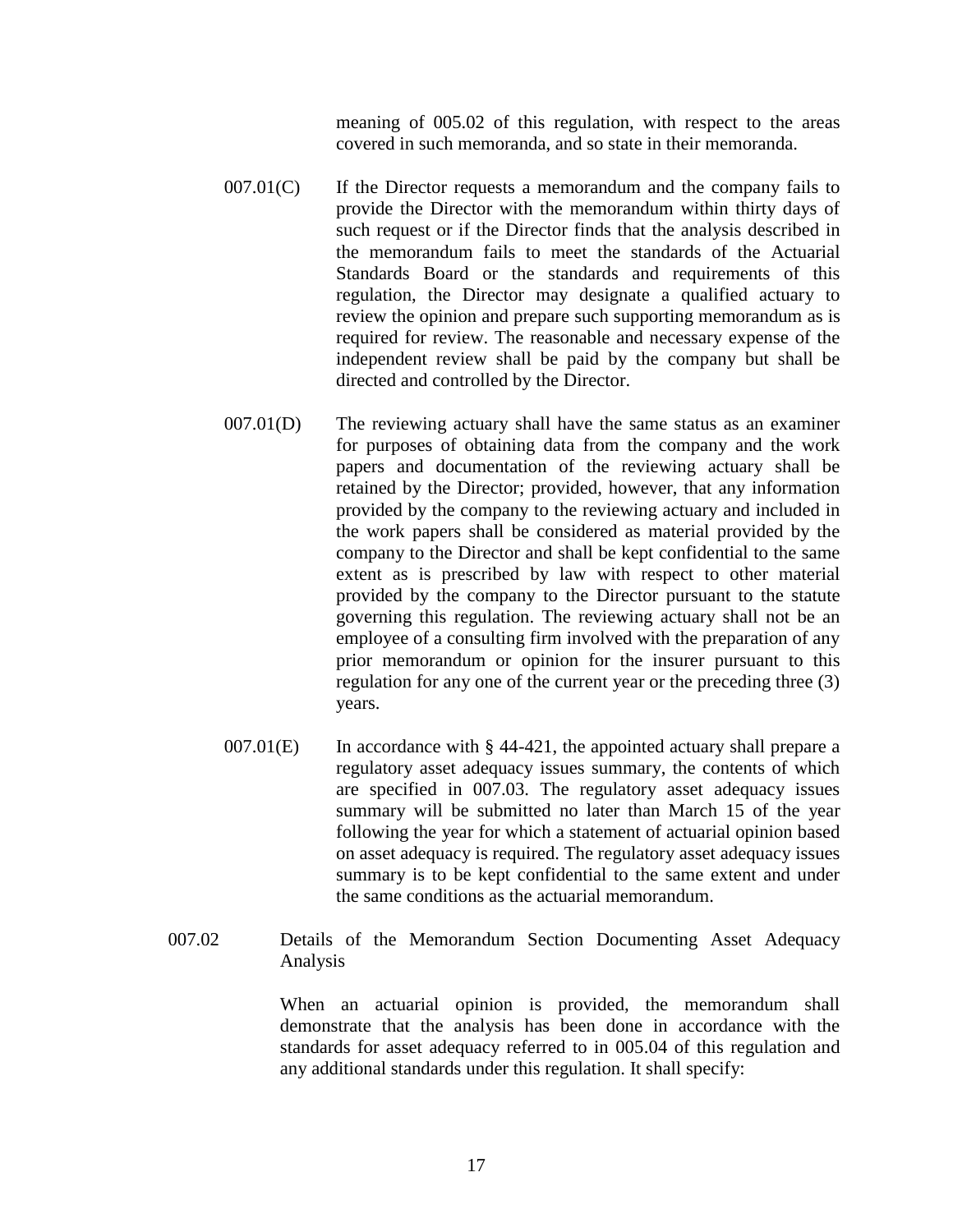- 007.02(A) For reserves:
	- 007.02(A)(1) Product descriptions including market description, underwriting and other aspects of a risk profile and the specific risks the appointed actuary deems significant;
	- 007.02(A)(2) Source of liability in force;
	- 007.02(A)(3) Reserve method and basis;
	- 007.02(A)(4) Investment reserves;
	- 007.02(A)(5) Reinsurance arrangements.
	- $007.02(A)(6)$  Identification of any explicit or implied guarantees made by the general account in support of benefits provided through a separate account or under a separate account policy or contract and the methods used by the appointed actuary to provide for the guarantees in the asset adequacy analysis;
	- 007.02(A)(7) Documentation of assumptions to test reserves for the following:
		- $007.02(A)(7)(i)$  Lapse rates (both base and excess);
		- $007.02(A)(7)(ii)$  Interest crediting rate strategy;
		- 007.02(A)(7)(iii) Mortality;
		- 007.02(A)(7)(iv) Policyholder dividend strategy;
		- $007.02(A)(7)(v)$  Competitor or market interest rate;
		- 007.02(A)(7)(vi) Annuitization rates;
		- 007.02(A)(7)(vii) Commissions and expenses; and

007.02(A)(7)(viii) Morbidity.

The documentation of the assumptions shall be such that an actuary reviewing the actuarial memorandum could form a conclusion as to the reasonableness of the assumptions.

007.02(B) For assets: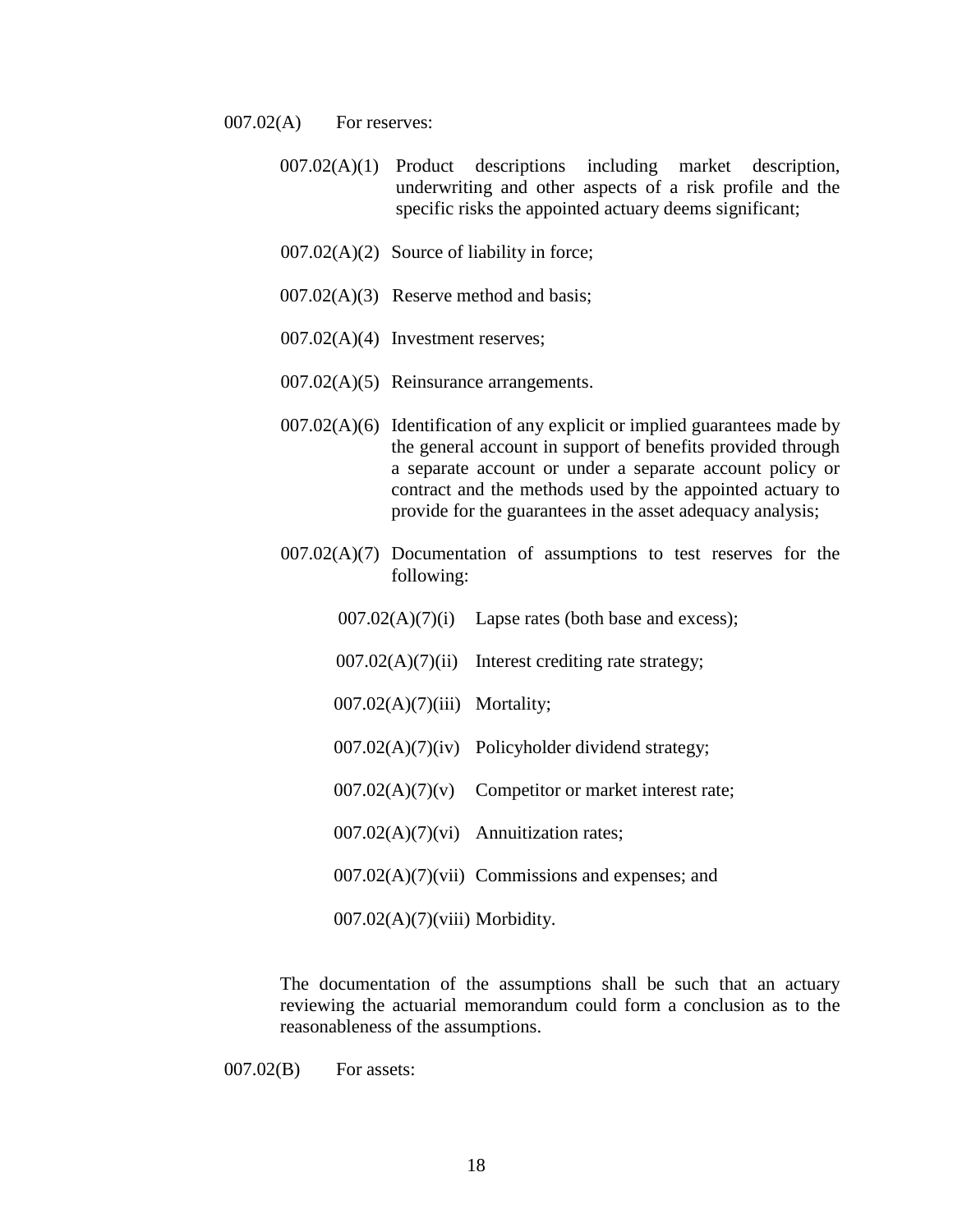- 007.02(B)(1) Portfolio descriptions, including a risk profile disclosing the quality, distribution and types of assets;
- 007.02(B)(2) Investment and disinvestment assumptions;
- 007.02(B)(3) Source of asset data;
- 007.02(B)(4) Asset valuation bases; and
- 007.02(B)(5) Documentation of assumptions made for:

| 007.02(B)(5)(i)  | Default costs;                                                                 |
|------------------|--------------------------------------------------------------------------------|
| 007.02(B)(5)(ii) | Bond call function;                                                            |
|                  | $007.02(B)(5)(iii)$ Mortgage prepayment function;                              |
| 007.02(B)(5)(iv) | Determining market value for assets sold due to<br>disinvestment strategy; and |
| 007.02(B)(5)(v)  | Determining yield on assets acquired through<br>the investment strategy.       |

The documentation of the assumptions shall be such that an actuary reviewing the actuarial memorandum could form a conclusion as to the reasonableness of the assumptions.

- 007.02(C) For the analysis basis:
	- $007.02(C)(1)$  Methodology;
	- $007.02(C)(2)$  Rationale for inclusion or exclusion of different blocks of business and how pertinent risks were analyzed;
	- $007.02(C)(3)$  Rationale for degree of rigor in analyzing different blocks of business (include in the rationale the level of "materiality" that was used in determining how rigorously to analyze different blocks of business);
	- 007.02(C)(4) Criteria for determining asset adequacy (include in the criteria the precise basis for determining if assets are adequate to cover reserves under "moderately adverse conditions" or other conditions as specified in relevant actuarial standards of practice); and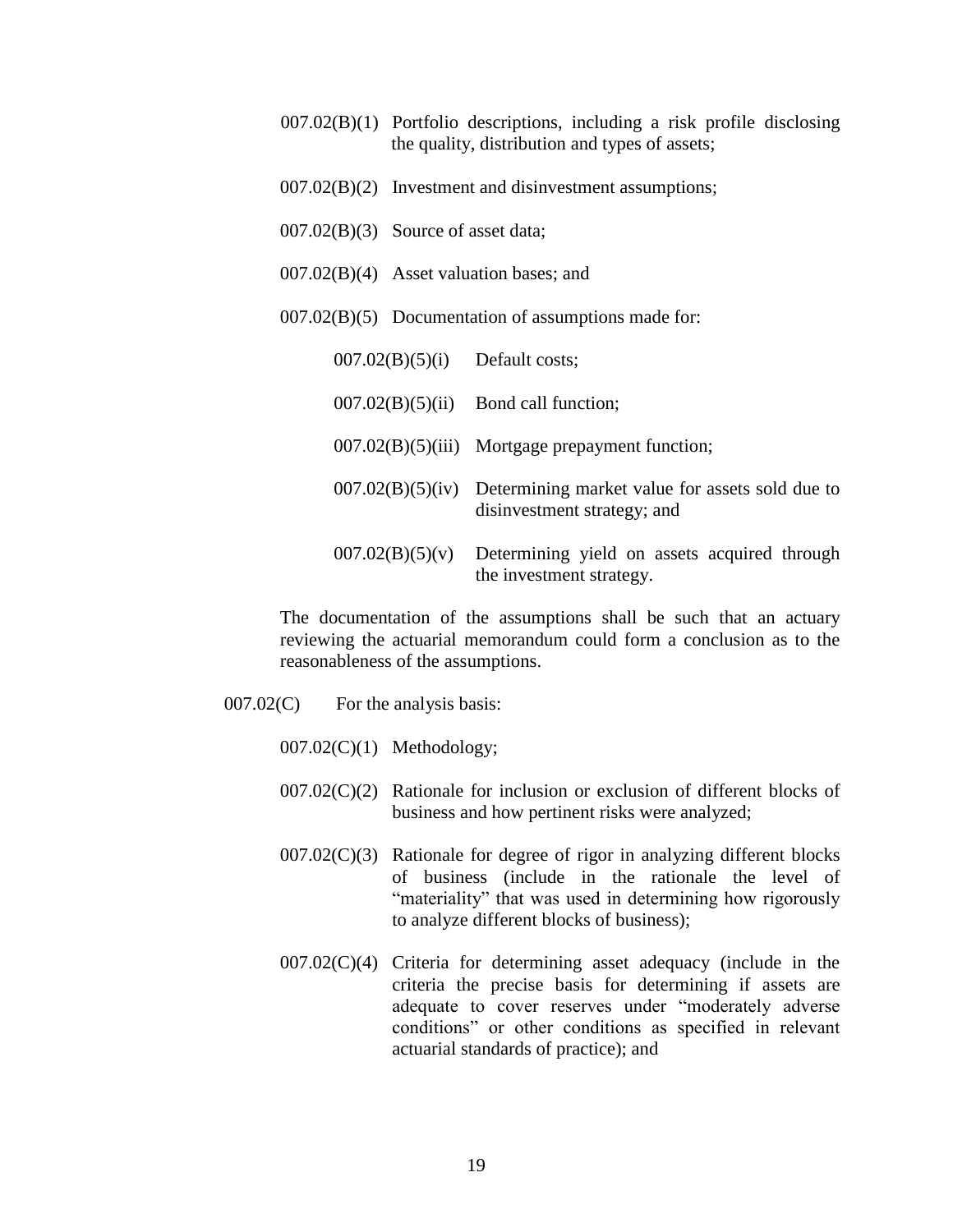- $007.02(C)(5)$  Whether the impact of federal income taxes was considered and the method of treating reinsurance in the asset adequacy analysis;
- 007.02(D) Summary of material changes in methods, procedures, or assumptions from prior year's asset adequacy analysis;
- 007.02(E) Summary of Results; and
- 007.02(F) Conclusions
- 007.03 Details of the Regulatory Asset Adequacy Issues Summary
	- 007.03(A) The regulatory asset adequacy issues summary shall include:
		- 007.03(A)(1) Descriptions of the scenarios tested (including whether those scenarios are stochastic or deterministic) and the sensitivity testing done relative to those scenarios. If negative ending surplus results under certain tests in the aggregate, the actuary should describe those tests and the amount of additional reserve as of the valuation date which, if held, would eliminate the negative aggregate surplus values. Ending surplus values shall be determined by either extending the projection period until the in force and associated assets and liabilities at the end of the projection period are immaterial or by adjusting the surplus amount at the end of the projection period by an amount that appropriately estimates the value that can reasonably be expected to arise from the assets and liabilities remaining in force.
		- $007.03(A)(2)$  The extent to which the appointed actuary uses assumptions in the asset adequacy analysis that are materially different than the assumptions used in the previous asset adequacy analysis;
		- $007.03(A)(3)$  The amount of reserves and the identity of the product lines that had been subjected to asset adequacy analysis in the prior opinion but were not subject to analysis for the current opinion;
		- $007.03(A)(4)$  Comments on any interim results that may be of significant concern to the appointed actuary. For example, the impact of the insufficiency of assets to support the payment of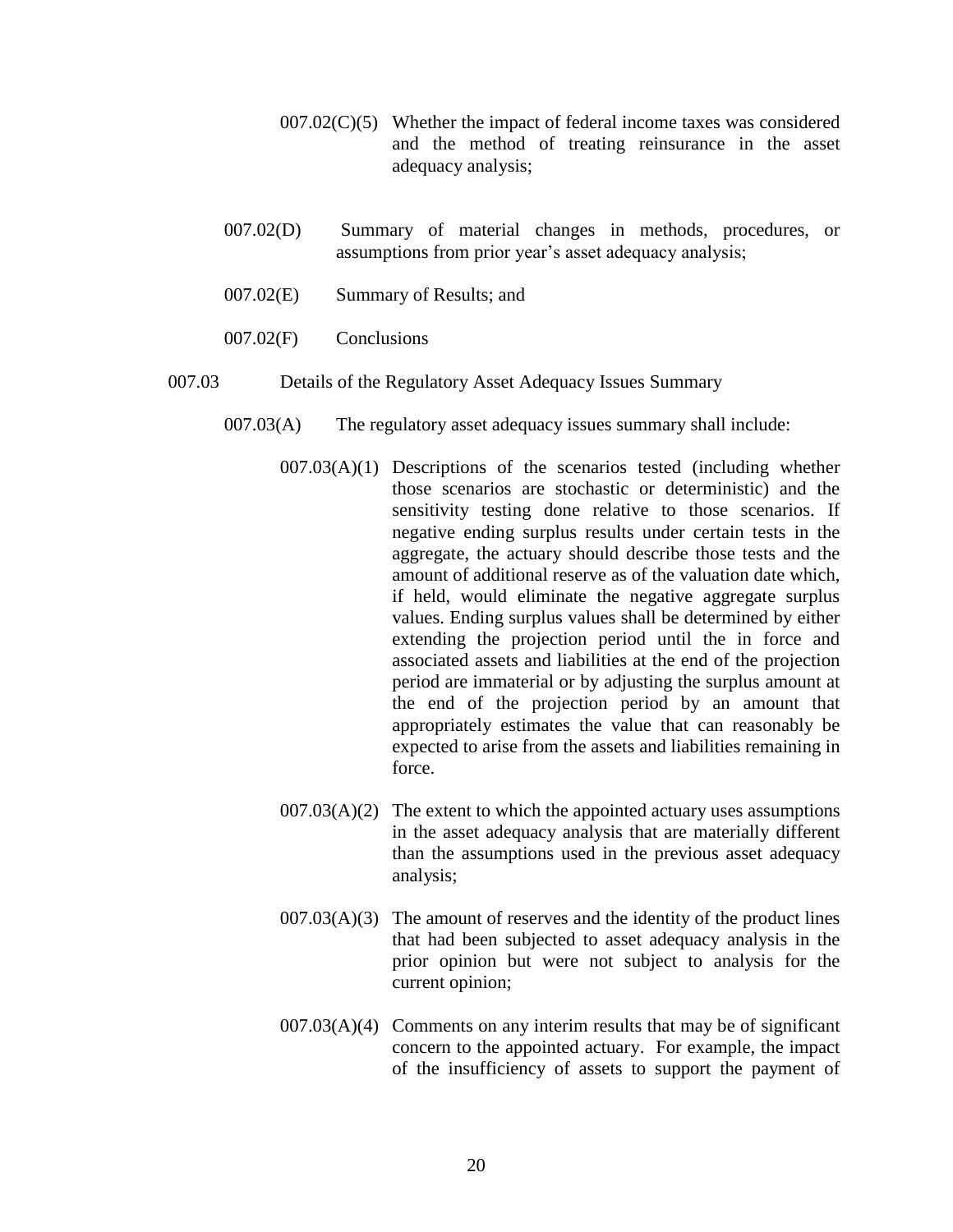benefits and expenses and the establishment of statutory reserves during one or more interim periods;

- $007.03(A)(5)$  The methods used by the actuary to recognize the impact of reinsurance on the company's cash flows, including both assets and liabilities, under each of the scenarios tested; and
- $007.03(A)(6)$  Whether the actuary has been satisfied that all options whether explicit or embedded, in any asset or liability (including but not limited to those affecting cash flows embedded in fixed income securities) and equity-like features in any investments have been appropriately considered in the asset adequacy analysis.
- 007.03(B) The regulatory asset adequacy issues summary shall contain the name of the company for which the regulatory asset adequacy issues summary is being supplied and shall be signed and dated by the appointed actuary rendering the actuarial opinion.
- 007.04 Conformity to Standards of Practice

The memorandum shall include a statement:

"Actuarial methods, considerations and analyses used in the preparation of this memorandum conform to the appropriate Standards of Practice as promulgated by the Actuarial Standards Board, which standards form the basis for this memorandum."

007.05 Use of Assets Supporting the Interest Maintenance Reserve and the Asset Valuation Reserve:

> An appropriate allocation of assets in the amount of the Interest Maintenance Reserve (IMR), whether positive or negative, shall be used in any asset adequacy analysis. Analysis of risks regarding asset default may include an appropriate allocation of assets supporting the Asset Valuation Reserve (AVR); these AVR assets may not be applied for any other risks with respect to reserve adequacy. Analysis of these and other risks may include assets supporting other mandatory or voluntary reserves available to the extent not used for risk analysis and reserve support.

> The amount of the assets used for the AVR shall be disclosed in the Table of Reserves and Liabilities of the opinion and in the memorandum. The method used for selecting particular assets or allocated portions of assets shall be disclosed in the memorandum.

### 007.06 Documentation